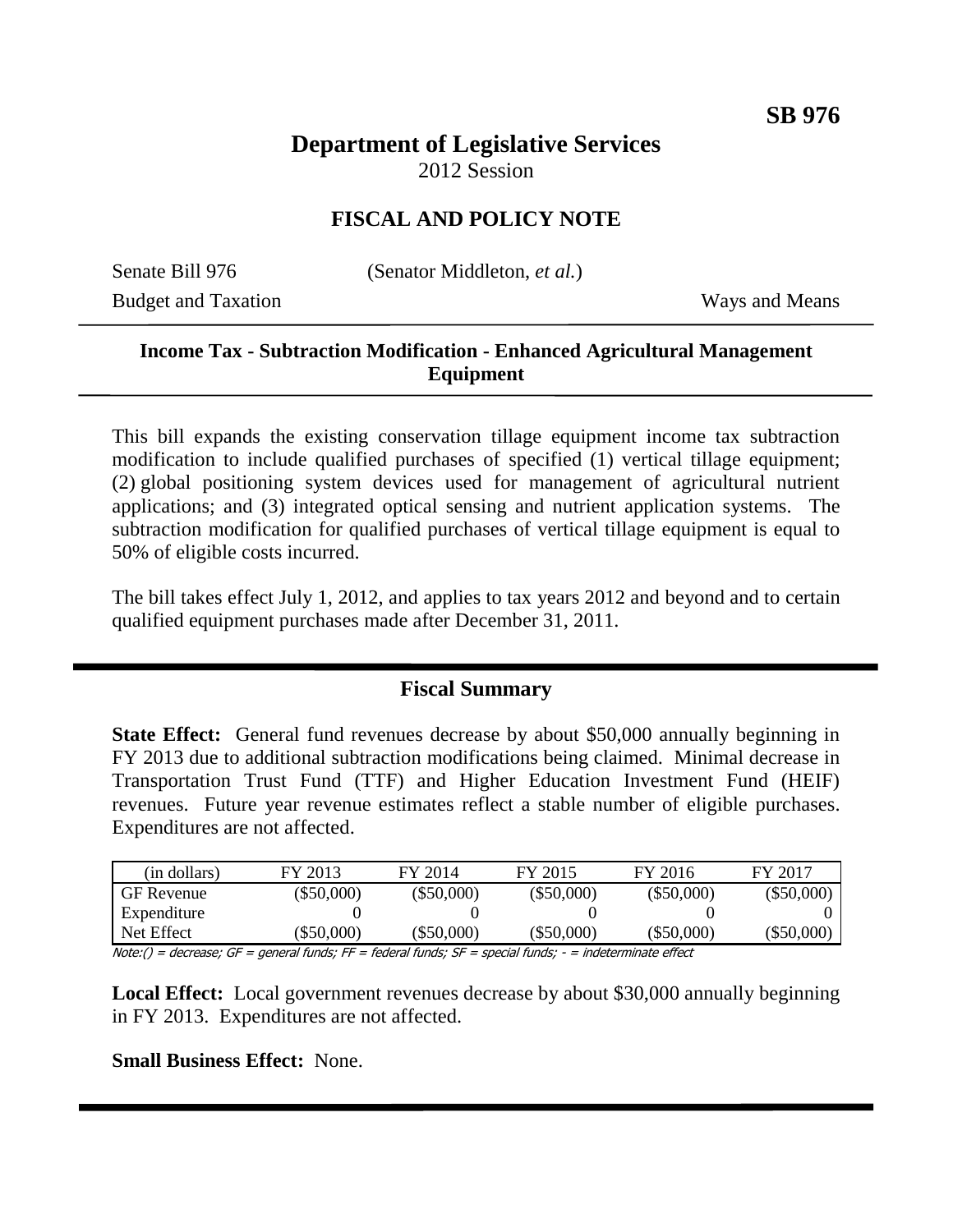#### **Analysis**

**Current Law:** The Maryland income tax provides a subtraction modification equal to 100% of the expenses incurred by a taxpayer for the purchase and installation of qualified conservation tillage equipment. Taxpayers must meet certain requirements and receive certification from the Maryland Department of Agriculture (MDA) in order to claim the subtraction modification.

**Background:** MDA advises that within the last three years it has certified eligibility for the conservation tillage equipment subtraction modification for an average of 76 applicants, with a total value of \$3.7 million in each year.

**State Revenues:** Additional subtraction modifications can be claimed beginning in tax year 2012. MDA estimates that it may process about 50 new certifications for vertical tillage equipment with an average estimated cost of \$24,000, and about 20 applications for other qualifying equipment with an average cost of about \$10,000. Based on these estimates, general fund revenues will decrease by about \$50,000 annually beginning in fiscal 2013.

Subtraction modifications claimed against the corporate income tax will decrease TTF and HEIF revenues minimally beginning in fiscal 2013.

**Local Revenues:** Local income tax revenues decrease by about 3% of the total net State subtraction modification claimed against the personal income tax. Local revenues will decrease by about \$30,000 annually.

Subtraction modifications claimed against the corporate income tax will decrease local highway user revenues.

#### **Additional Information**

**Prior Introductions:** None.

**Cross File:** HB 1309 (Delegate Conway, *et al.*) - Ways and Means.

**Information Source(s):** Maryland Department of Agriculture, Department of Legislative Services